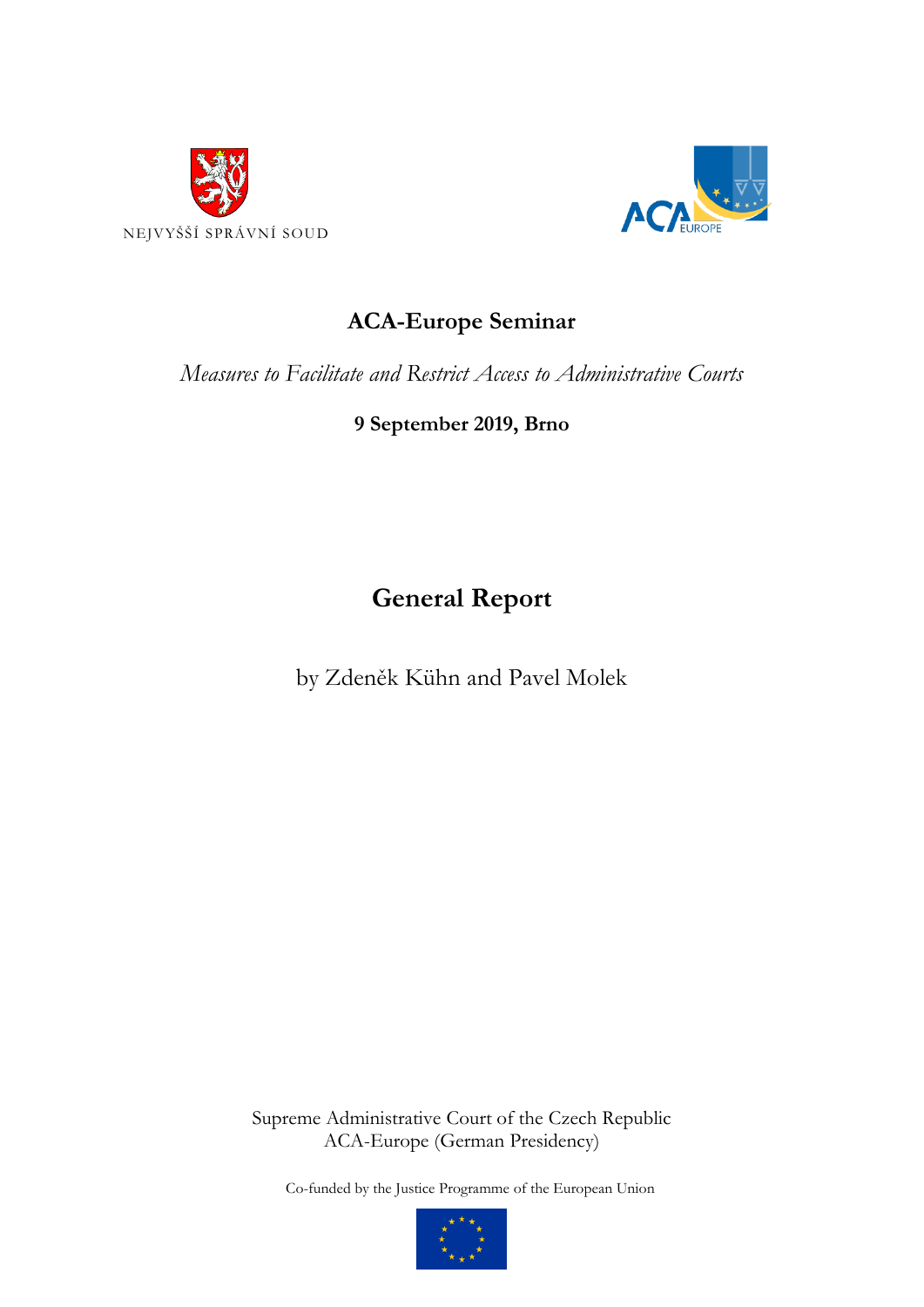## **1. Introduction**

Our seminar bears a title "Measures to Facilitate and Restrict Access to Administrative Courts". As visible from the title, both – the seminar and this general report – are defined by the tension between two tendencies. The first is the aim to restrict the access to all administrative courts or to Supreme Administrative Courts and Councils of State (hereinafter "SAC" too) for those cases that do not deserve to be decided by these courts for reasons that will be explained below. The second is the aim of facilitating the access for those participants who would otherwise be precluded from overcoming the general limits or conditions of bringing their cases to administrative courts or would be discouraged to do so, despite the fact that they deserve it. In other words, our Brno seminar is – again, one would say – defined by a tension between Scylla of opening the gates of administrative judiciary for everyone, ending up with our courts being flooded with thousands and thousands of cases every month, and Charybdis of turning our courts into Kafkian gatekeepers keeping the "*Gate to the Law*" closed for "*a man from the country who asks to gain entry into the law*".

This tension between opening and closing the gate to administrative judiciary formed the structure of our questionnaire and we would like to deeply thank all the representatives of 23 member institutions who have responded very thoroughly and have provided us with insight into the measures used in "opening" and "closing" the gates to administrative judiciary that might be inspiring for all of our member institutions. Hereinafter we will use the following ISO codes for these 23 countries: Belgium (BE), Croatia (HR), Cyprus (CY), the Czech Republic (CZ), Estonia (EE), Finland (FI), France (FR), Germany (DE), Greece (EL), Ireland (IE), Italy (IT), Latvia (LV), Lithuania (LT), Luxembourg (LU), the Netherlands (NL), Norway (NO), Poland (PL), Portugal (PT), Serbia (RS), Slovenia (SI), Spain (ES), Sweden (SE) and the United Kingdom (UK).

The structure of this brief General Report will follow the logic of our questionnaire. Therefore, in the first part we will compare several measures used for "closing the gates" and in the second part several measures for "opening the gates".

Not surprisingly, the measures used are strongly influenced by the size and structure of administrative judiciary in respective countries. The obvious variable is **the number of instances**. The number of countries with two instances (HR, CY, CZ, FI, IT, LT, LU, NL, PL, RS, SI) being almost the same as the number of countries with three instances (DE, EE, EL, ES, FR, IE, LV, NO, PT, SE, UK). A specific system operates in Belgium where the only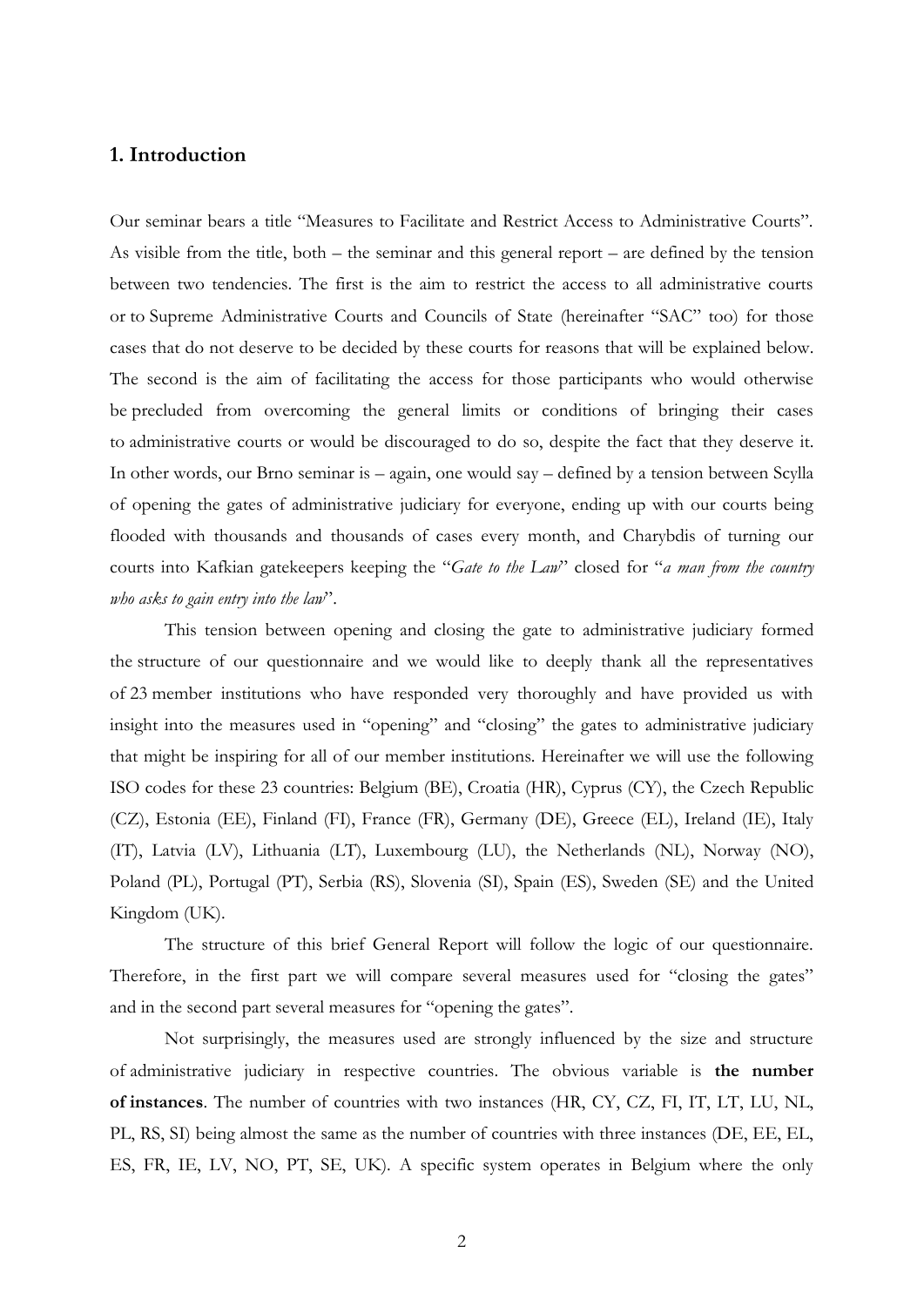instance specialized at administrative justice is the Council of State, being in fact the only purely administrative court of the kingdom. Surprisingly, there is almost no correlation between the population of the country or number of administrative judges on the one hand and the number of instances on the other. It may come as a surprise that 583 Polish administrative judges or 395 Italian administrative judges operate in two instances, while 72 Latvian administrative judges or 42 Estonian administrative judges are divided into three instances.

Regarding the **size of administrative justice** compared to judiciary in general, we can distinguish three models:

- 1. In a vast majority of countries, the administrative judiciary represents only a small minority in the proportion of the judiciary as a whole (from 2  $\%$  in RS, 3  $\%$  in BE, 4  $\%$  in CZ, ES, IT and SI, 5 % in HR and PL, 8 % in LT and LU, to 10 % in DE, FR and LV).
- 2. Second model can be called 'Scandinavian', because the proportion of administrative judges in Finland (33 %) and Sweden (41 %) shows the importance attributed to administrative justice comparable to civil or penal justice. Greece (34 %) reaches similar numbers while Cyprus and Estonia (both around 16 %) are on the verge of these two models.
- 3. Lastly, we mention a model where administrative justice is not institutionally distinguished from the rest of judiciary (IE, NL and supposedly NO).

## **2. Measures for restricting the access to administrative courts**

In our questionnaire, we focused on several measures for restricting the access to administrative courts.

## **2.1 Court fees**

The vast majority of countries applies some court fees. The rare exceptions are Luxembourg and Sweden. France joined those two countries in 2014, when the legislator abolished the court fee of 35  $\epsilon$ . The French example puts into question the common sense attitude to the effectiveness of court fees as an effective measure for reducing the courts' case-load. The French legislator realised that the introduction of such fees did not in fact lead to a reduction in number of claims, while rising the administrative costs of court registers, notably arising from the obligation to invite each complainant who had failed to pay it to carry out the necessary payment by a registered letter. In Spain, a similar conclusion was made by the Constitutional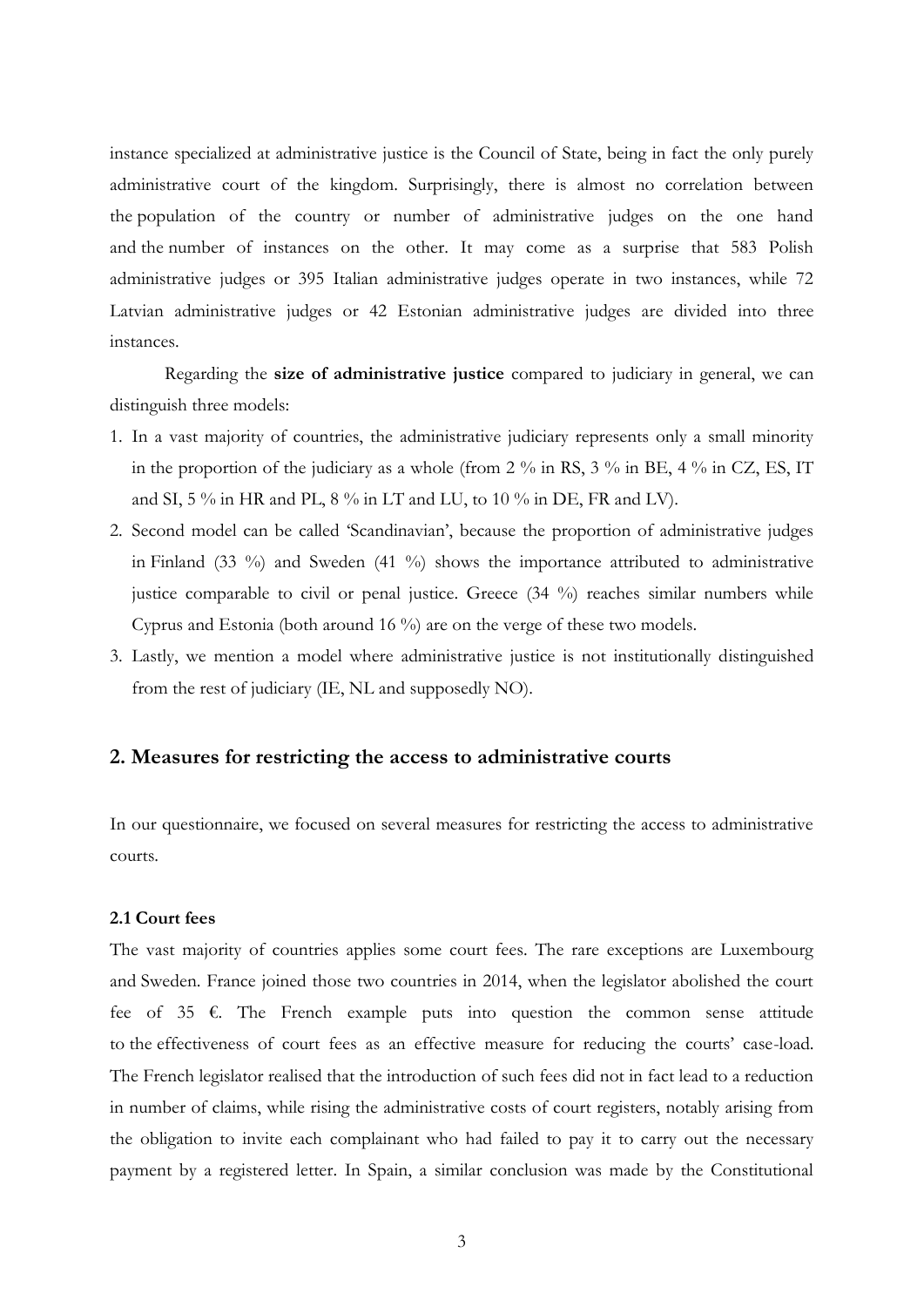Court in 2016. It issued a judgment<sup>1</sup> declaring the unconstitutionality and nullity of Article 7, paragraph 1 of Law 10/2012, thereby cancelling the court fees in administrative justice.<sup>2</sup>

The amount of court fees generally correlates with the GDP *per capita* in respective countries, starting with  $\epsilon$  3 for some cases in Serbia or  $\epsilon$  15 in Estonia and ending up with approximately  $\epsilon$  1 000 in the United Kingdom and 2 830  $\epsilon$  in Norway. Special cases depending on the value of dispute are Finland where for cases of public procurement with value exceeding € 10 000 000 the court fee is  $\epsilon$  6 140 and Germany where the court fee at the Federal Administrative Court is  $\epsilon$  5 130 for cases of value higher than  $\epsilon$  100 000. In the majority of countries, the fee increases at the higher instances, exception being the United Kingdom where the court fee for bringing a case to the Supreme Court ( $\epsilon$  1 117) is slightly lower than the court fee for bringing a case to the Court of Appeal ( $\epsilon$  1 340). Among the other countries, we can distinguish between those where the instance of the court is the only factor determining the court fee (HR, CY, LV, LI, UK) and those where the court fee depends both on the instance and on the content of the case (CZ, EE, EL, FI, IT, PT, RS, SI), the social security cases having usually the lowest court fee. In Ireland, the court fee depends upon the instance of the court and the type of procedure. In the Netherlands, the second factor taken into consideration together with the instance of the court is the type of applicant with higher fees for organisations than for individuals.

The result may be a very complicated system of court fees, good examples of such sophisticated systems being Portugal and Germany. In Germany, the amount of court fee rises degressively with the value of the claim starting at  $\epsilon$  105 for cases with value of  $\epsilon$  500 at the first instance court and ending with court fee of  $\epsilon$  5 130 for cases above  $\epsilon$  100 000 at the Federal Administrative Court. If no value of the claim can be estimated (especially in matters with no economic importance), the value of the claim is set at  $\epsilon$  5 000. An original factor is taken into account in Norway where the fee rises with the number of days of the hearing and it is reduced if the appeal is denied leave or is rejected. For example, at the first instance court the court fee is  $\epsilon$  590, but if the case needs a longer hearing than one day, each day adds an amount of approximately  $\epsilon$  350. Another complicated system is applied in Poland where there are two kinds of fees: a proportional one and a fixed one. Fixed fees fall in the range from  $\epsilon$  23

-

<sup>1</sup> Constitutional Court, nº 140/2016, of 07/21/2016, Rec. Appeal of unconstitutionality 973/2013.

<sup>2</sup> Before, there were following fees:

<sup>•</sup> in the civil jurisdictional order: appeal:  $\epsilon$  800; cassation and extraordinary for procedural infringement:  $\epsilon$  1 200;

<sup>•</sup> in the jurisdictional contentious-administrative order: abbreviated:  $\epsilon$  200; ordinary:  $\epsilon$  350; appeal:  $\epsilon$  800; cassation: € 1 200;

<sup>•</sup> in the social order: supplication:  $\epsilon$  500; cassation:  $\epsilon$  750.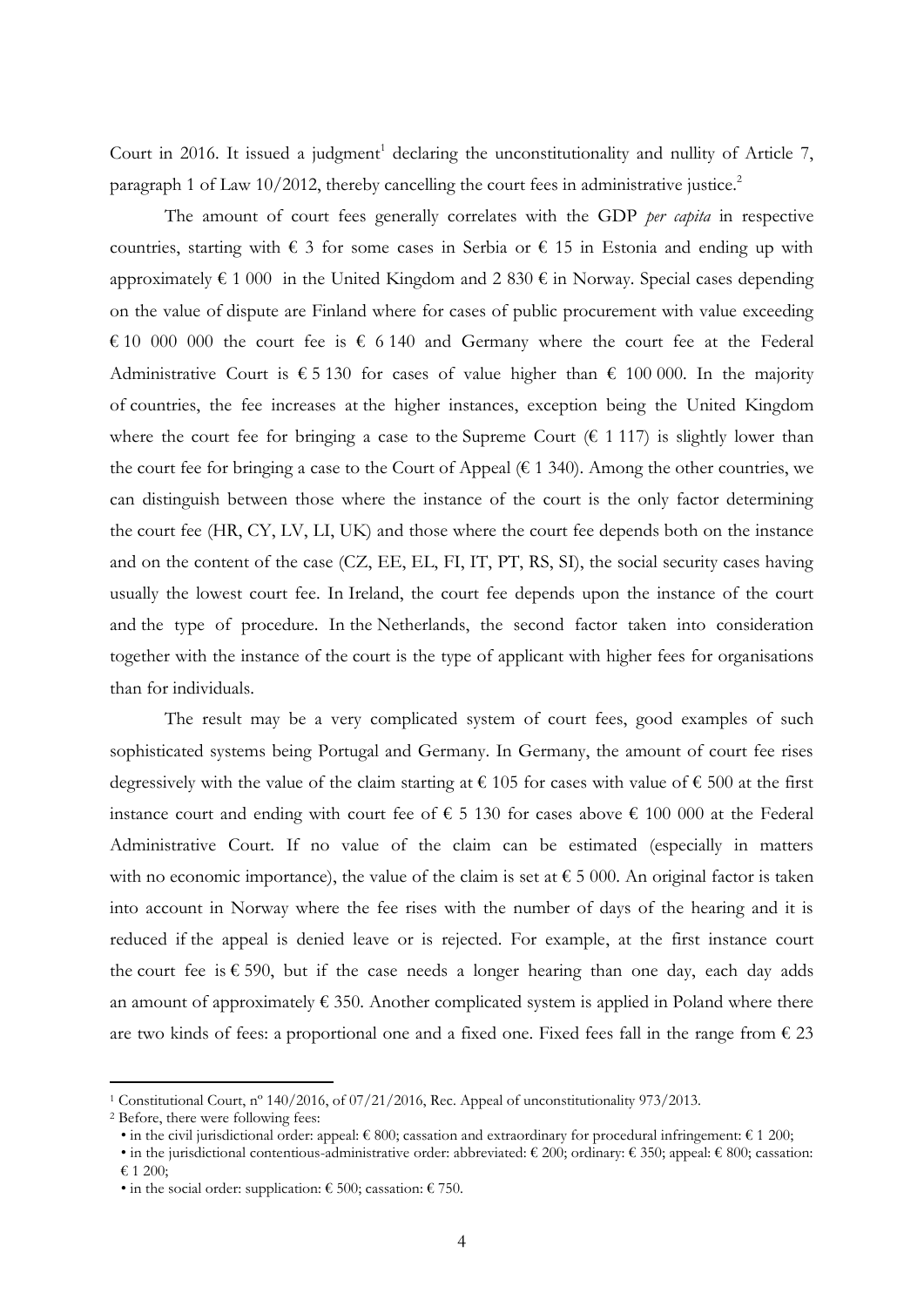to  $\epsilon$  2 320, depending on the subject matter of the case. Proportional fees are set as a percentage of the value of the subject matter. As a result of this combination, fees fall within the range from  $\text{\textsterling}$  23 to  $\text{\textsterling}$  23 200.

Usually the amount of court fee is flat for all applicants while some countries have specific reductions, e. g. reduction for litigants-in-person (CY). In the Netherlands, there are several circumstances influencing the height of the fee: a) whether the Regulation on reduced fee applies; b) whether the appeal is lodged by an individual or by an organisation; c) whether the higher court is competent in first and only instance or in appeal; or d) whether the individual has an income which is lower than the social minimum.

In the majority of countries, the fee has to be paid upon lodging the recourse or appeal or during a set time-limit thereafter (CY, CZ, EE, IE, IT, LV, LT, NL, PL, PT, SI). Exceptions are Finland and Croatia, where the petitioner has to pay within fixed term after the decision of the court is delivered and if the party does not pay the fee, there is a mechanism to enforce its payment. Similarly in Germany, the claimant is informed about the fees to be paid by the court after he or she has initiated proceedings. If the claimant does not pay the fee, this does not directly affect the judicial proceedings, but the fee can be enforced against him or her. In Belgium, the appeal is immediately enlisted to the registry but the procedure is frozen as long as the fee has not been paid: it is called the "procedural freezing". Before the Greek ordinary administrative courts, the fee has to be paid before the first hearing of the case, otherwise the application is rejected as inadmissible. Norway combines both attitudes: the fee has to be paid after the petition, but before the proceeding commences. However, if the petitioner is represented by an attorney, the fee can be paid after the decision of court is delivered. If the fee is not paid, the case is rejected. In the United Kingdom, there are different phases: the fee for a "permission to apply" to an administrative court is payable with the application. Where the court gives permission to proceed with the claim for judicial review, a "permission to proceed" fee is payable within 7 days. Half of that  $(6.430)$  would have been paid already if the claimant requests the court to reconsider the decision on permission at a hearing.

Only a small minority of countries requires deposits for court fees or the costs of the other party (PT and UK), some other countries for covering the costs of presentation of evidence. In Serbia, if a party proposes presentation of evidence, he or she is obliged, upon order of the court, to deposit the amount required to cover the costs. The court abandons presenting the evidence if the amount required to cover the costs is not paid within the time limit determined by the court. Greek exception covers cases with scientific or technical expertise,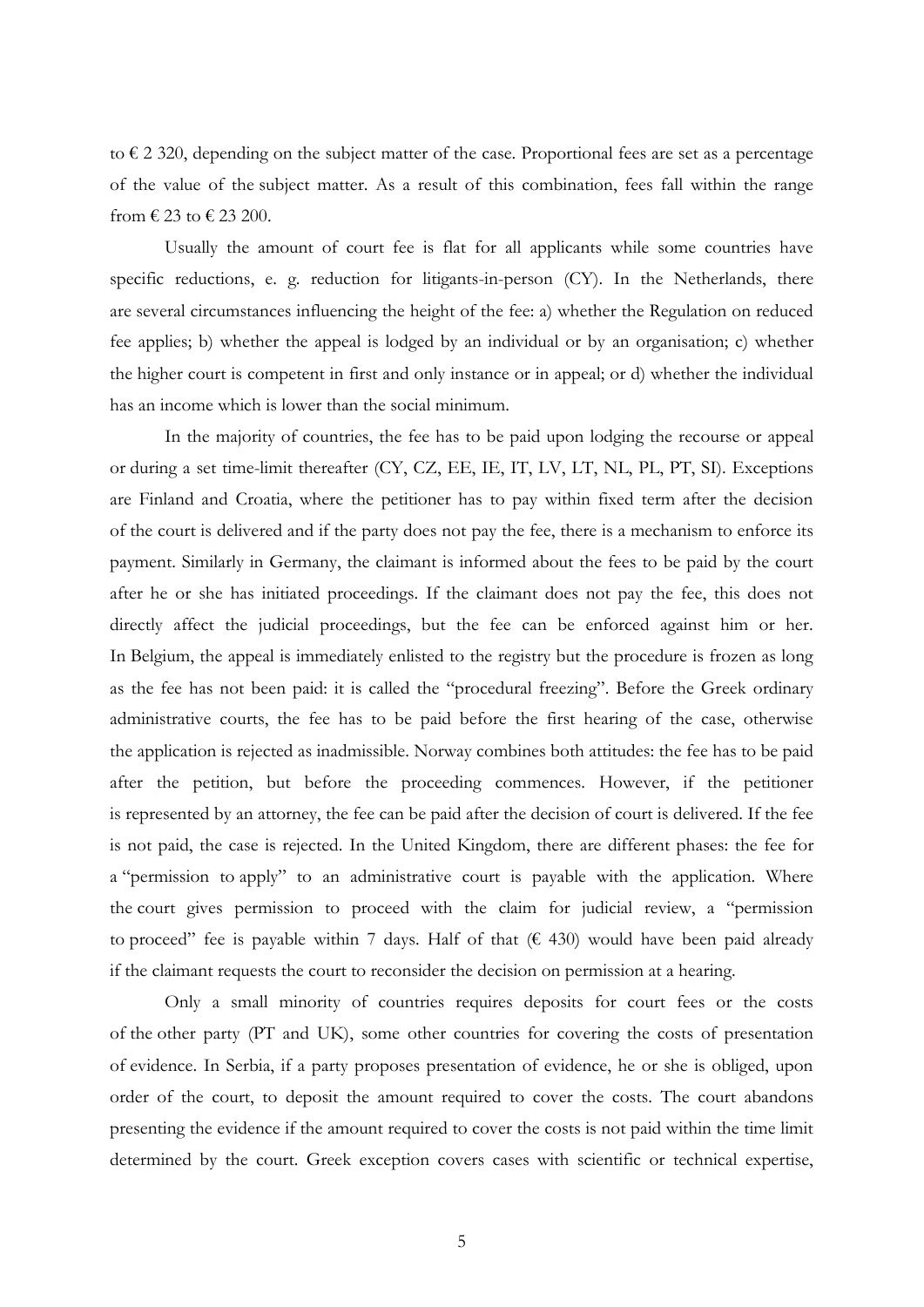where the deposit required is paid by the public authority. In Latvia (similar in Spain), when individual or public authority files an ancillary complaint to appeal procedural errors of lower courts or a cassation complaint before the Supreme Court, he or she has to pay a flat sum deposit. If the petition is successful, the deposit will be paid back to the petitioner.

The compatibility of court fees in public procurement with the principles of effectiveness, speed, non-discrimination, accessibility and with the right to effective judicial protection was already reviewed by the Court of Justice of the EU based on a preliminary question of the Regional Administrative Tribunal of Trentino Alto Adige. In its judgment C - 61/14, *Studio Infermieristico Associato v Azienda Pubblica di Servizi alla persona San Valentino*, of 6 October 2015, the Court of Justice declared the Italian court fees in public procurement cases to be compatible with Directive 89/665 and with Article 47 of the Charter of Fundamental Rights of the EU.

#### **2.2 Costs of proceeding**

The costs of proceedings to the successful participant can be compensated in all responding countries. In Sweden, the costs can be compensated only in tax and public procurement cases, if the costs are reasonable. In most countries, where compensation of costs is envisaged, it can be excluded by the discretion of the court based on the reasons of fairness or other important circumstances. Such discretion is not possible in Belgium, Germany, Portugal and Slovenia. These general rules are not applicable in some specific areas and costs are not compensated: in Belgium, in cases of public procurement and disputes concerning certain works, service and supply contracts; in Estonia, in environmental law where references were made as to the Article 9 (4) of Aarhus Convention (similar in Ireland); Finland has specific rules for proceedings of civil servants; in Lithuania, no costs are compensated in proceedings on legality of an administrative act of general character; in the Czech Republic, in election cases no party can be compensated; in Portugal, no compensations are awarded in cases regarding trade unions, occupational diseases and asylum law.

In several countries, the costs cannot be compensated to the public authority, i. e. the public authority has to bear its costs from its budget. This is the case in Germany, Latvia and Sweden. In Belgium, these costs can be compensated only if the public authority was represented by an attorney, and in France, justified attorney's fees can be compensated or specific costs that helped to defend its interests in the case. In Poland the situation differs at different instances: costs can be compensated to the public authority at the cassation proceedings, but not at the first instance; and in disputes between public authorities, no costs are awarded at any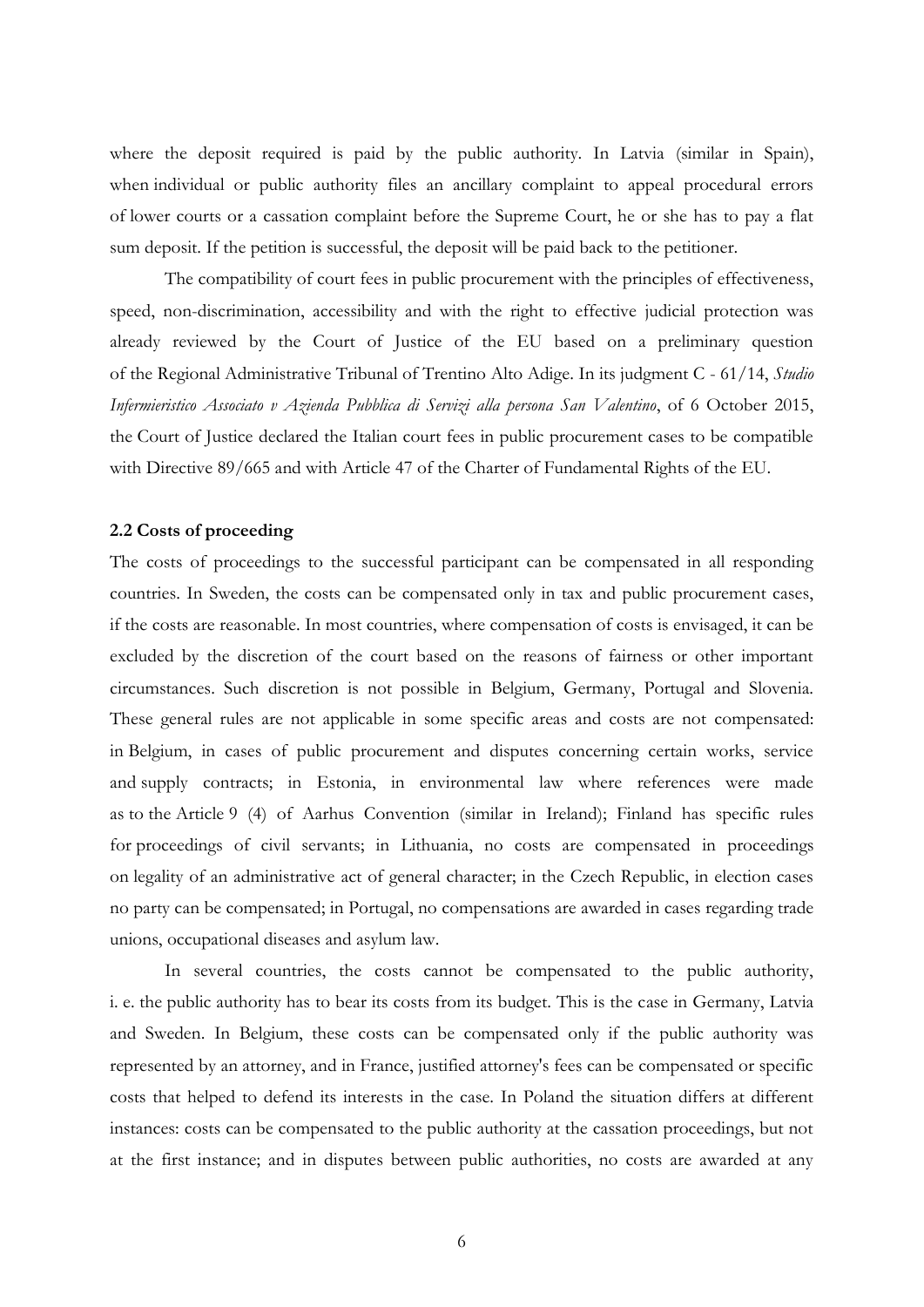instance. In the Czech Republic and Norway, public authorities are never compensated in social security cases.

In the majority of the countries, the amount of costs to be compensated is based on a generally applicable tariff (BE, HR, CY, CZ, DE, EL, LU, LT, LV, NL, PL, RS and SI), in the rest it is based on a price stipulated between an attorney and his client (IE, NO, PT) with some countries using a disclaimer for unreasonable costs (EE, SE and UK). Italy combines both attitudes with attorney-client-based costs having priority, if they are not set this way, tariffbased costs are applicable. The most complicated system applies in Finland, where generally the amount of money is based on a price stipulated between a client and an attorney (following Finnish Bar Association guidelines), but where the state legal aid is applicable, the costs to be compensated are set at  $\epsilon$  110 per hour (under special circumstances may be raised by 20 %) and in international protection cases, flat fee of  $\epsilon$  1300/800/400 (administrative courts) and  $\epsilon$  1000/400/200 (SAC) is applicable. Similar system works in Norway where tariff applies in case of free legal aid. In France, the amount is determined by the judge, taking into account equity and economic circumstances of the losing party. There is, however, a tentative guideline and the judge may not exceed the amount sought by the winning party. In Spain, the determination of the amount is up to the court.

#### **2.3 Mandatory steps before filing a petition to administrative court**

In few countries, before an individual files a petition to an administrative court, he or she has to use some pre-trial procedures. In Estonia, in some cases (e. g. prisoners' right to file complaints and public procurement disputes), the law prescribes a pre-action procedure. An action may be filed with a court only if the pre-action procedure took place and the claim has not been satisfied within due time. In the United Kingdom, a claimant is required to consider alternative dispute resolution and send a letter before filing a claim to the defendant. France is currently experimenting with a mandatory prior use of mediation for certain disputes relating to social matters and public function (due to finish in 2020). In Latvia, in some cases stipulated by law, the complaint shall be first filed with an institution of preliminary extrajudicial examination (e. g. Administrative Disputes Commission).

## **2.4 Exclusions of some types of cases**

In the majority of countries, all the decisions of public authorities (excluding authorities having a personal immunity discussed in chapter 2.5) are reviewable. The minority of countries listed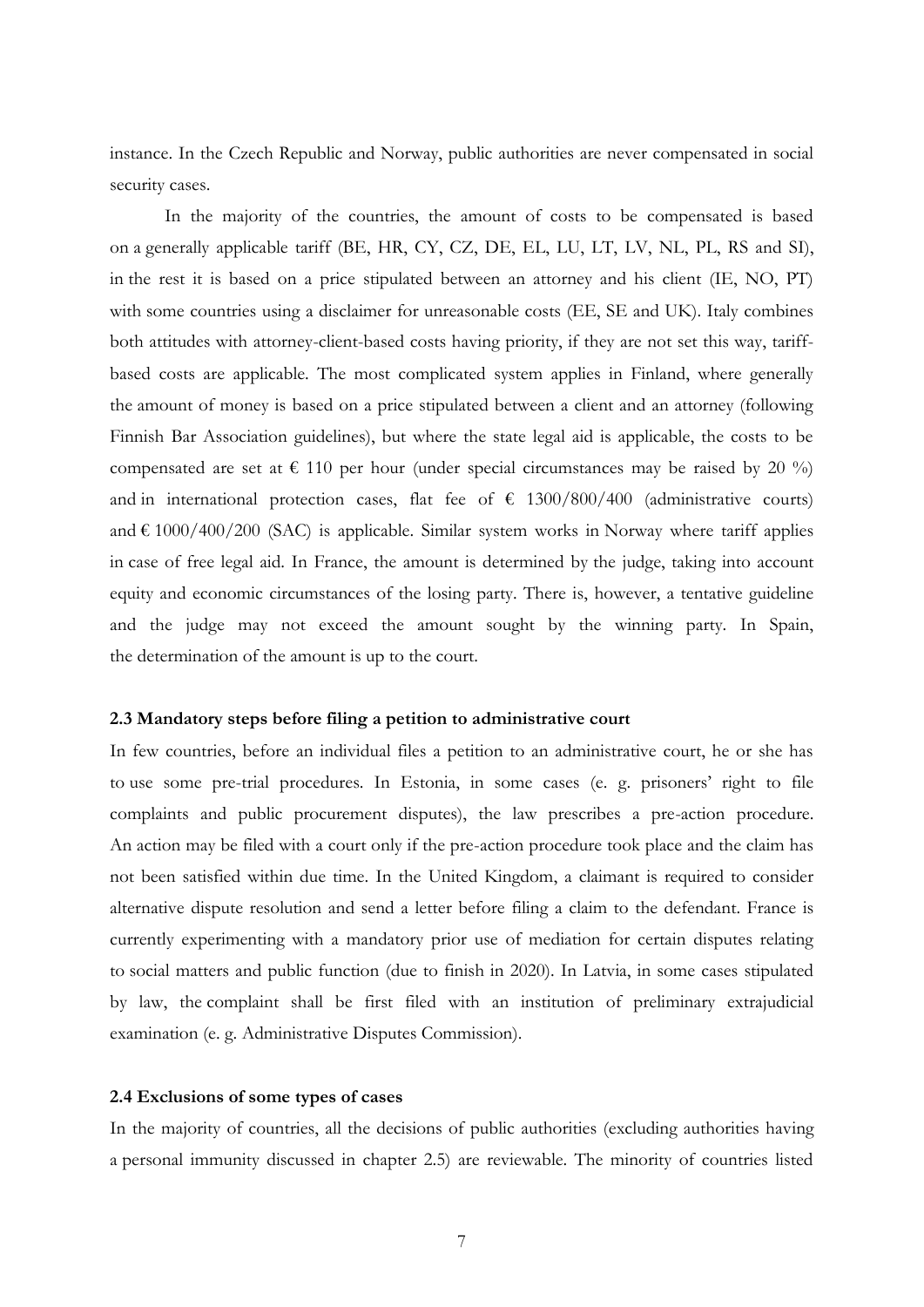some measures or types of administrative decisions that are excluded: Belgium (administrative contracts, internal orders, executive acts, collective labour agreements and memos); Cyprus (regulations and by-laws issued by an organ of the Executive and policy decisions of administrative authorities); Finland (e. g. short-term appointments of civil servants); and Sweden (decisions in systems of public economical support granted voluntarily by the state).

The Greek answer emphasized that such exceptions are defined exclusively by the caselaw of the Supreme Administrative Court, not by the legislator. These exclusions include governmental acts taken in the field of governmental policy or international relations and decisions of the government appointing the heads of the judiciary, acts of execution of administrative decisions and administrative acts issued by public authorities in the exercise of private-law, and management or internal-organizational competences.

Several countries mentioned explicitly that administrative decisions concerning private law are not reviewable by administrative courts (CY, CZ, EL, IE, HR, LV, PL) and usually, they are reviewed by civil courts. The civil courts in Luxembourg have the competence to review matters of indirect taxation (in particular VAT or inheritance tax), while some social matters are resolved by social courts. Dutch civil courts review orders with general effect and acts of authorities excluded from the definition of administrative authority. Some other countries mentioned the specialized courts or tribunals dealing with public employment (e. g. Labour Courts in Sweden) or with other specific areas (several specialized tribunals in the United Kingdom).

On the other hand, we can find areas of disputes beyond the traditional scope of competence of administrative judiciary which are solved by administrative courts. In various countries, administrative courts are responsible for judicial review of elections or referenda (FI, FR, IT, LV, LT, LU, SI), in some countries together with disputes regarding political parties (BE, CZ). In Portugal, administrative courts have jurisdiction over elections of leaders of public institutions (e. g. universities, hospitals). In Croatia, Estonia and Latvia, administrative courts are competent to resolve disputes arising from administrative contracts. In Greece, one of the SAC benches enjoys the constitutional jurisdiction to elaborate all draft presidential regulatory decrees, after they are proposed by the competent ministers and before they are signed by the President of the Republic (the SAC exercises a control of constitutionality, of general legality, of legality as to the limits set by statutory authorization and of the technical correctness of the draft decrees). A unique situation occurs in Cyprus, where the Supreme Court operates as the highest body for administrative, civil and criminal justice and in fact, operates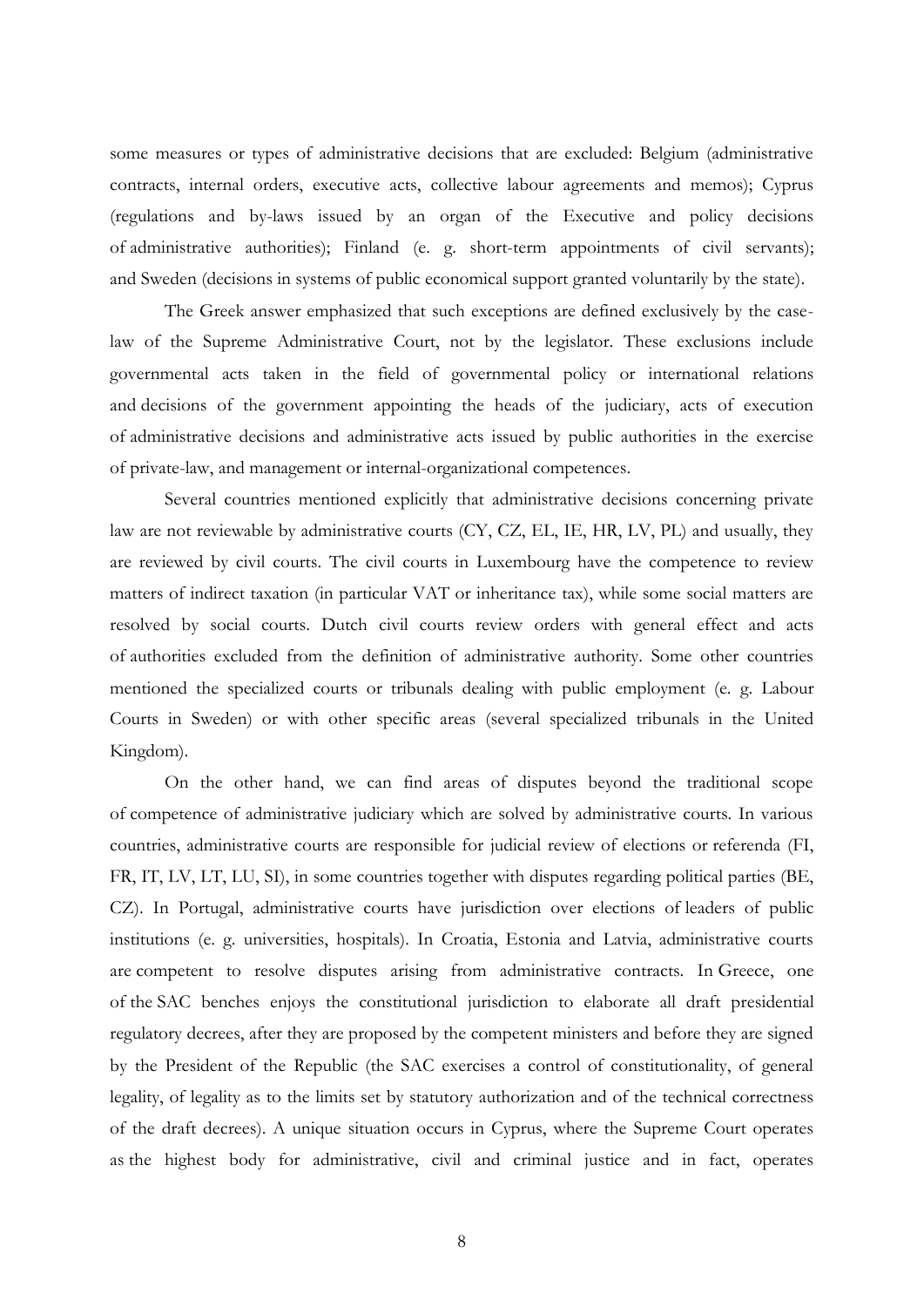as the constitutional court of the country too. In Lithuania, administrative courts have the competence to assess petitions regarding breaches of oath or failure to perform the powers established by the laws by members of the municipal council or the mayor. In the Czech Republic and Poland, the SAC operates as disciplinary court for judges and some other legal professions.

#### **2.5 Immunities of particular public authority**

Surprisingly, the list of public authorities, whose acts are excluded from judicial review, is rather short. The head of the state has such immunity in Finland, Cyprus and Poland (with regard to certain acts, particularly his or hers refusal to appoint judges; furthermore, even resolutions of the National Council of Judiciary concerning applications for appointment of judges to the Supreme Court are no longer subject to judicial review). The head of state has such immunity in Ireland and Sweden too, because the Irish President and Swedish monarch do not have any administrative competences. In Estonia, there has been a discussion whether the President's resolutions regarding appeals for clemency are subject to judicial review. Regarding the review of the Estonian President's individual acts, the law stipulates that decisions on appointment to or release from office are subject to review by the Supreme Court.

Other authorities excluded from jurisdiction of Cypriot administrative courts are the government and Supreme Council of Judicature. In Luxembourg and Italy, acts or measures of the central Government in the exercise of political power cannot be challenged. Similarly, in Sweden, those acts of cabinet of ministers that do not affect individuals' civil rights are excluded.

In France, the President of the Republic and the Prime Minister share immunity regarding governmental measures concerning relations among public constitutional powers, relations between the French authorities and those of another State or an international organization, or those which are implemented within the context of military operation carried out by the executive.

A long list of bodies with immunity was provided in the questionnaire from Lithuania: President of the Republic, the Seimas (the sole chamber of the Lithuanian parliament) and its members, the Prime Minister, the Government (as a collegial body), judges of the Constitutional Court, the Supreme Court and the Court of Appeals. Furthermore, procedural acts of courts, prosecutors, investigators, persons conducting an inquiry, the ombudsman of the Seimas, the children rights protection ombudsman and court bailiffs are also not subject to review.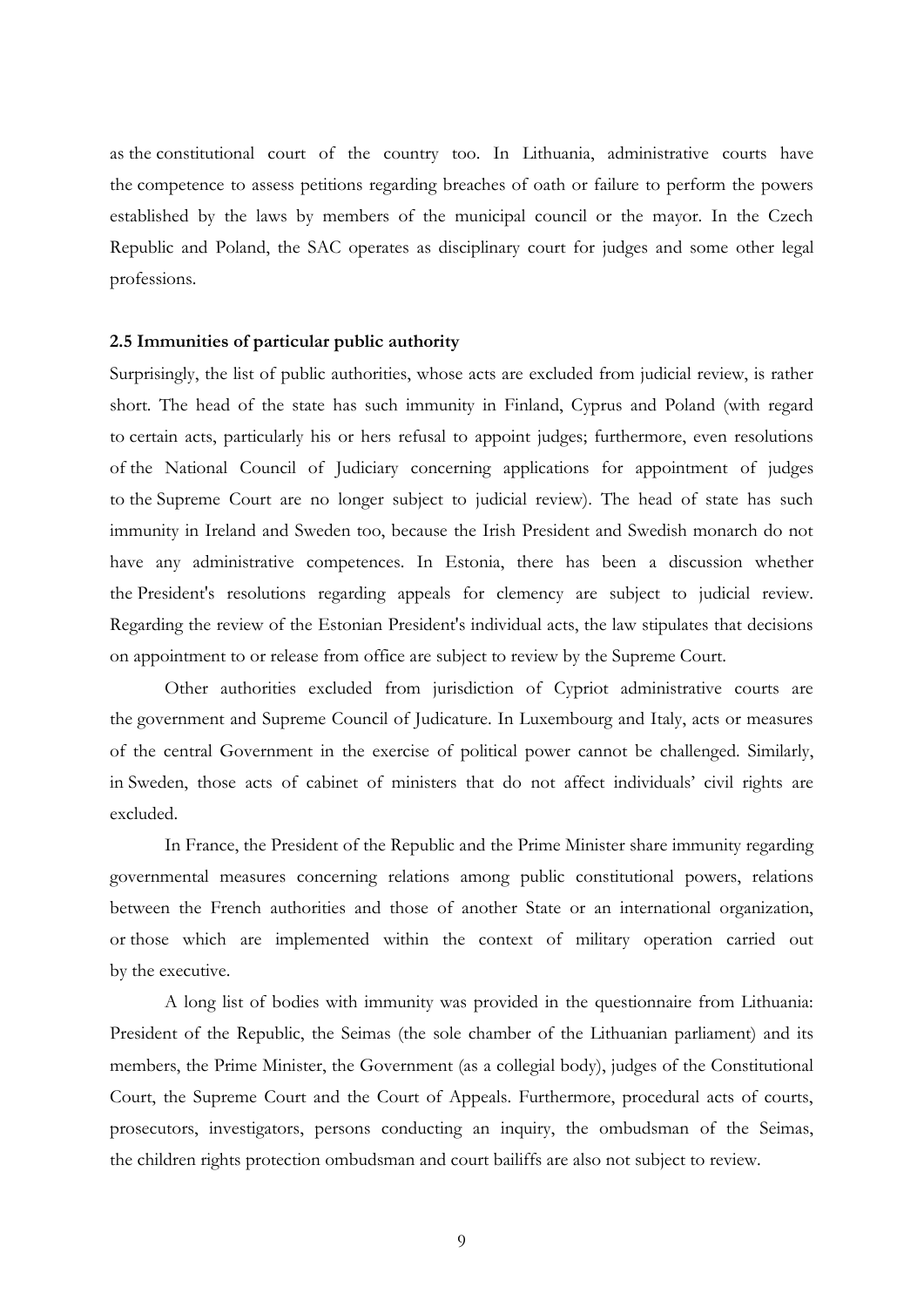#### **2.6 Frivolous petitions**

Amongst the dangers which may result in flooding the courts with cases of no real importance one has to mention frivolous or abusive complaints. In some countries these complaints are either rejected as inadmissible (CY, EE, IE) or penalized by a fine (BE, FR, IT, PT) or by multiplication of costs paid to the other party (EL, IT, NL, PT).

French administrative judge may require fine of up to  $\epsilon$  10 000 from an individual grounding his or her application in bad faith upon fraud or the use of fake documents or from an individual persistently challenging confirmatory decisions against which appeals have already been lodged before an administrative judge. The size of the fine is entirely at the discretion of the judge, who is under no obligation to explain his or her decision.

The Greek administrative courts have the power to adjudicate from  $\epsilon$  100 to  $\epsilon$  500 to the detriment of the party that has requested the postponement of the trial of his case, by way of a separate recorded decision and after a specific request of the opposing party. The SAC has recently been given the power to multiply the costs adjudicated on the defeated party if his writ exceeds a reasonable length, taking into consideration the legal issues posed. Multiplying of the costs is used in Italy too. The court may order unsuccessful party presenting manifestly unfounded reasons to pay the counterparty a sum of money up to double of the costs incurred. Moreover, the court may *ex officio* order the unsuccessful party to pay a financial penalty of not less than twice and no more than five times the court fees due for the application initiating proceedings, when the losing party has brought the legal action or resisted recklessly in court. In disputes concerning public contracts, the amount of the sanction may be increased by up to one per cent of the value of the contract, if greater than the above above-mentioned limit. In the United Kingdom, usually, each party covers its own costs, but a frivolous petitioner can be ordered to pay a share of the costs of the respondent. Furthermore, if someone persistently takes legal actions against others in cases without merit, he or she may be designated a 'vexatious litigant' and forbidden from starting new cases without permission.

In Estonia, the court may return the action to the applicant if he or she has to a significant extent been abusive of his or her right to bring an action and if infringement of the right for which the action seeks protection is a minor one. In such case, the court fee is not returned. The Cypriot Supreme Court may strike out any appeal that appears to be *prima facie* frivolous, after hearing the parties' arguments and may dismiss it if satisfied that it is in fact frivolous. The Irish Rules of the Superior Courts provide for a very specified list of abusive actions, stating that "*the Court may at any stage of the proceedings order to be struck out or amended any*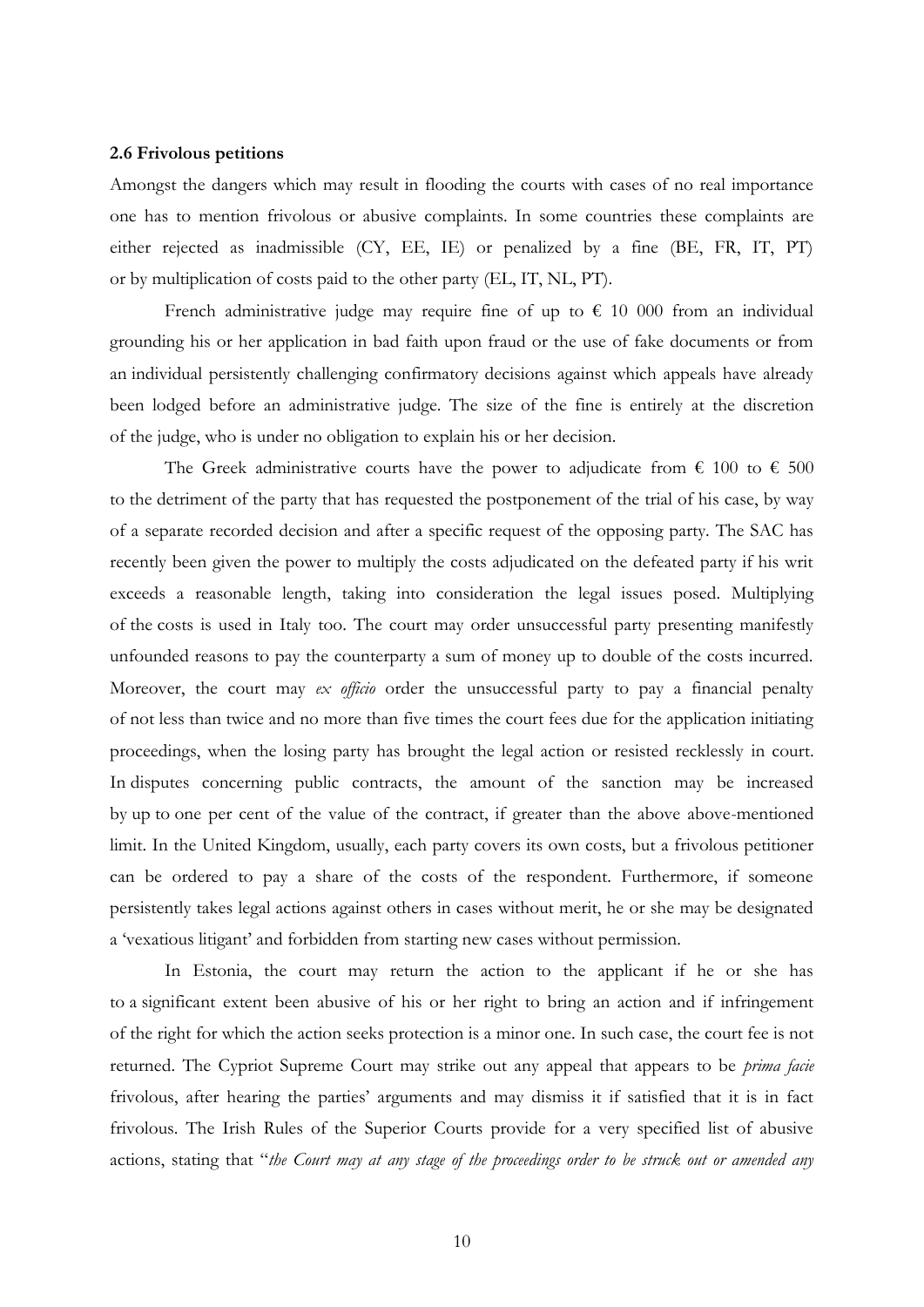*matter in any endorsement or pleading which may have been unnecessary or scandalous, or which may tend to prejudice, embarrass or delay the fair trial of the action; and may in such case, if it shall think fit, order the costs of the application to be paid as between solicitor and client.*" The Rules also provide that "*the Court may also order any pleading to be struck out, on the ground that it discloses no reasonable cause of action or answer and in any such case or in case of the action or defence being shown by the pleadings to be frivolous or vexatious, the Court may order the action to be stayed or dismissed, or judgement to be entered accordingly, as may be just.*"

Latvian courts can "penalize" frivolous actions in the subsequent procedures by rejecting future requests to decrease the amount of the court fee due to his or her poor financial situation. When deciding about these requests, the judge is obliged to assess whether the person has not acted frivolously before, i. e. whether during last three years submissions of this person were not too excessive and whether they were well-founded or rejected by courts as unfounded.

#### **2.7 Other measures for restricting access to court**

Beyond the usual or common measures for limiting the access to courts, we can find other measures which are used only in one country, but might be inspiring for the others. Several inspiring ideas were realised in Greece: e. g. raising the ambit of jurisdiction of one-judge formations of administrative courts, setting a monetary limit for the filing of appeals before the courts of second instance (currently:  $\epsilon$  5 000 in general cases,  $\epsilon$  3 000 for social security and salary claims) or introducing computerised technologies to the courts' organization.

In Lithuania, the use of computerised technologies goes even further and complaints may be filed in an electronic form and submitted by means of electronic communication which allows generating electronic cases. In Latvia, they decided not to make the complaints electronic, but rather to force the applicant to make them shorter: if the cassation complaint is too long, judges may request a party to submit summary of the complaint.

In countries with language minorities, the requirement to write complaints only in the official language might prove to be an obstacle. For example, the Estonian courts use only Estonian as the working language of the court proceedings and if an action is made in another language, the court requires the participant to provide a translation, unless this is impossible or unreasonably complicated for the participant. In some situations, the court may also arrange the translation itself.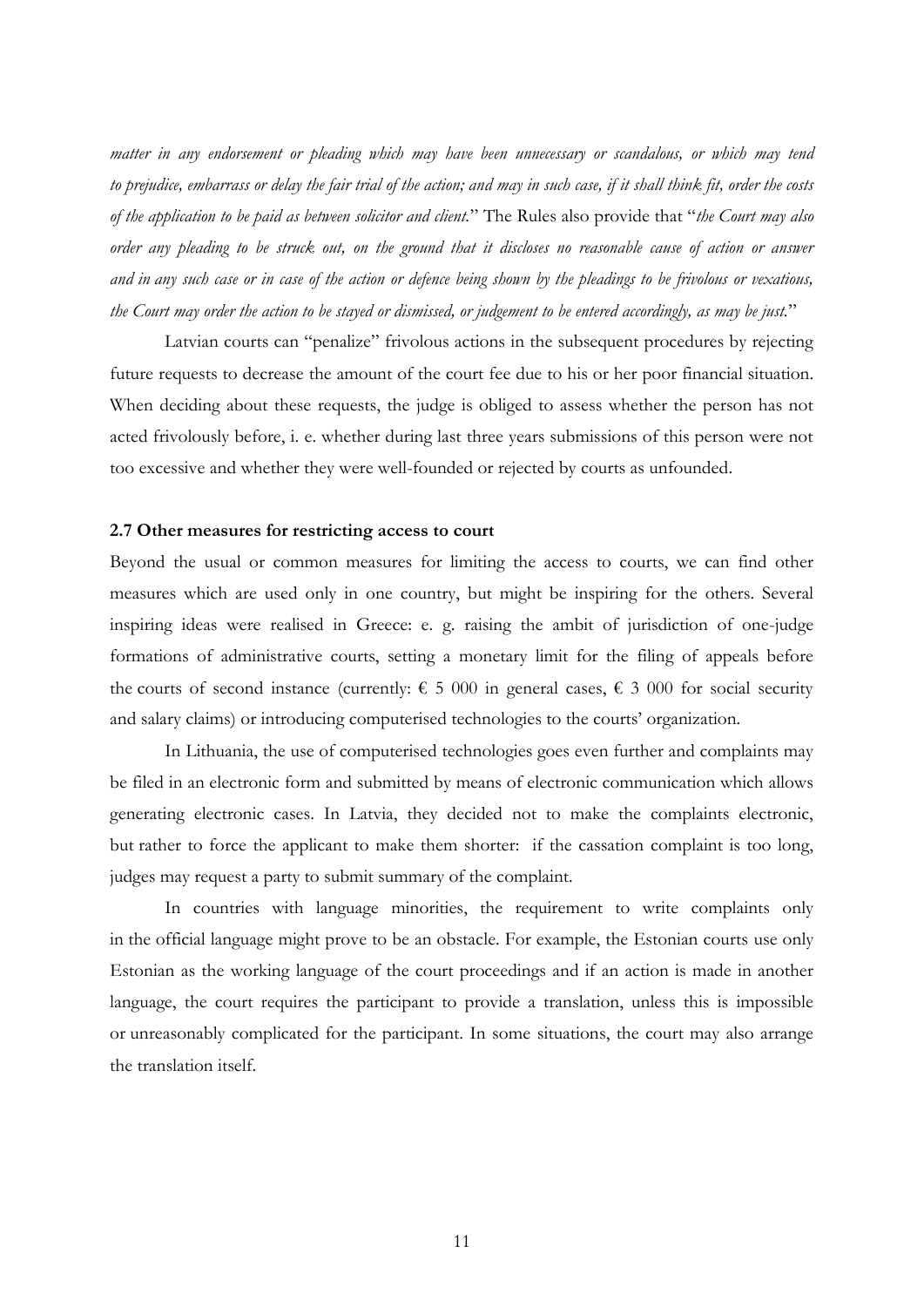## **3. Measures for facilitating the access to administrative courts**

#### **3.1 Exemptions from the duty to pay the fee**

In most countries where there is any duty to pay the fee it is the case of state and public authorities which are exempt by law from the duty to pay any fee.

In addition, in some countries certain types of litigations (cases) are exempt (typically IT), in other systems certain types of persons, yet in other legal systems the mixture of both is used (that is some litigation and some persons are exempt from payment).

Typical example of the cases which are exempted covers asylum cases (e. g. HR, CZ, FI, DE, PL), cases of aliens' detention (e. g. CZ, IE, PL), social security cases (e. g. HR, CZ, EE, DE, IT, LT, NO, PL, some types of those cases also in FI), electoral disputes (CZ, IT, LT), competence disputes (CZ, IT).

Less typical cases which are subject to the statutory exception involve civil servants in disputes related to their service (HR, IT, LT, PL, some cases are exempted also in EE), applications for judicial review in proceedings for criminal offences (IE), guarantee of support for pupils with handicaps (IT), access to environmental information (IT), lawsuits against inactivity of the public authority (LT).

In some countries the recent history is visible in statutory exceptions to the rule to pay (see, e. g. Croatia, where invalids of the Croatian War of Independence of the 1990s, spouses, children and parents of Croatian soldiers who were killed, missing and detained in the Croatian War of Independence, etc. are exempted).

Some systems exempt welfare recipients who receive a specific allowance (HR) while in most others it is up to individual decision of the court to exempt a person in need (see 3.6/ below).

The reports state there is no difference between the courts' instances in those statutory exceptions.

#### **3.2 Non-governmental organizations**

It seems that explicit statutory exception to the NGOs is very rare. Most systems does not provide in general for any exception for the NGO.

Some examples to the contrary could be mentioned with respect to Croatia (it is only the case of humanitarian organizations), Poland (NGOs and entities listed in the law in their own matters concerning the implementation of the commissioned public task pursuant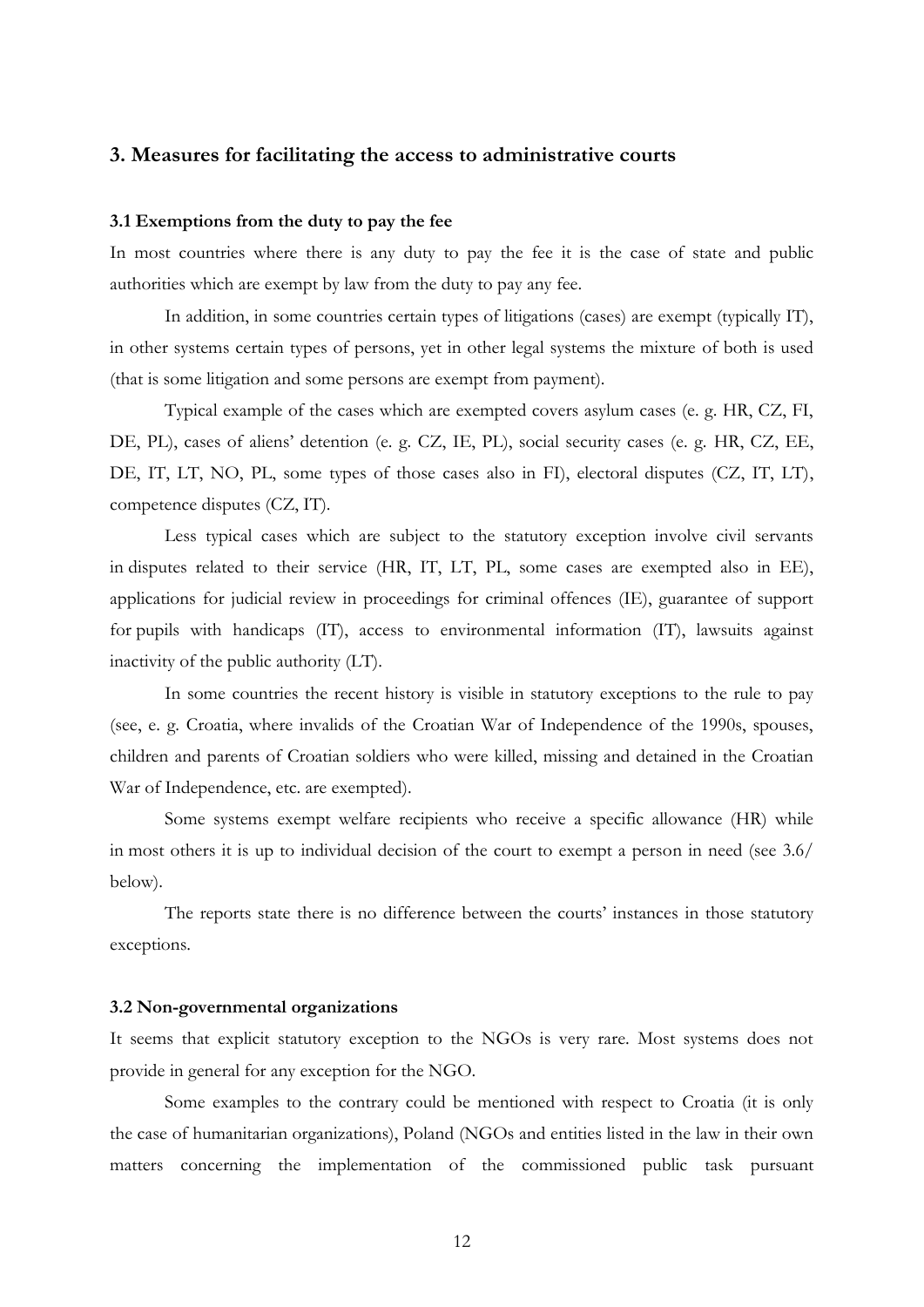to the provisions on public benefit and voluntary service), Slovenia (disabled people's organizations and charities in the cases relating to their purpose).

Specific but very narrow exception exists in Latvia: according to the Article 29 and 128 (3) of the Administrative Procedure Law if the non-governmental organization complies with the notion of "*private law legal persons (entities) who have the right to submit a submission to an institution or an application to a court in order to defend the rights and legal interests of private persons*" and if the person who they represent is poor and thus is exempted from duty to pay the fee, such an NGO is exempt from the duty to pay the fee.

## **3.3 The decision of the court to exempt a petitioner from the duty to pay the fee**

In few countries the law does not give judges the power to exempt the petitioner from fees. This is the case of Italy and Ireland where it is not possible, only legal exceptions (provided by the law) could be applied.

In Cyprus the law provides for the power of the court to exempt the party only in few specific proceedings.

In Croatia since recently it is not the judiciary but the public administration which grants waivers.

In most other countries it is possible. The decision to exempt the petitioner could be made either by the entire chamber deciding the case or by the judge presiding the chamber. Most reports do not distinguish between those two possible scenarios.

A typical example of such a system is the Czech Republic, where the judge presiding the chamber can upon a request exempt the petitioner from the duty to pay the fee. The exemption can be full or partial. The full exemption may be only exceptional. The decision must be justified if full exception is granted or if the judge did not grant what the petitioner asked for. The exemption is awarded if the financial situation of the petitioner justifies it (the court compares the earnings and property conditions of the petitioner with the amount of the court fee). The petitioner is obliged to disclose all the documents which would show her living conditions.

In many systems the court will not grant the exception if the petition has little chance of success (e. g. CZ) or is without sufficient prospects of success (e. g. DE, EE).

Some reports mention specific conditions for corporations (juristic persons of private law). This is the case of Greece (in order to be exempted from paying fees they must provide evidence that the payment of the fee renders impossible or particularly problematic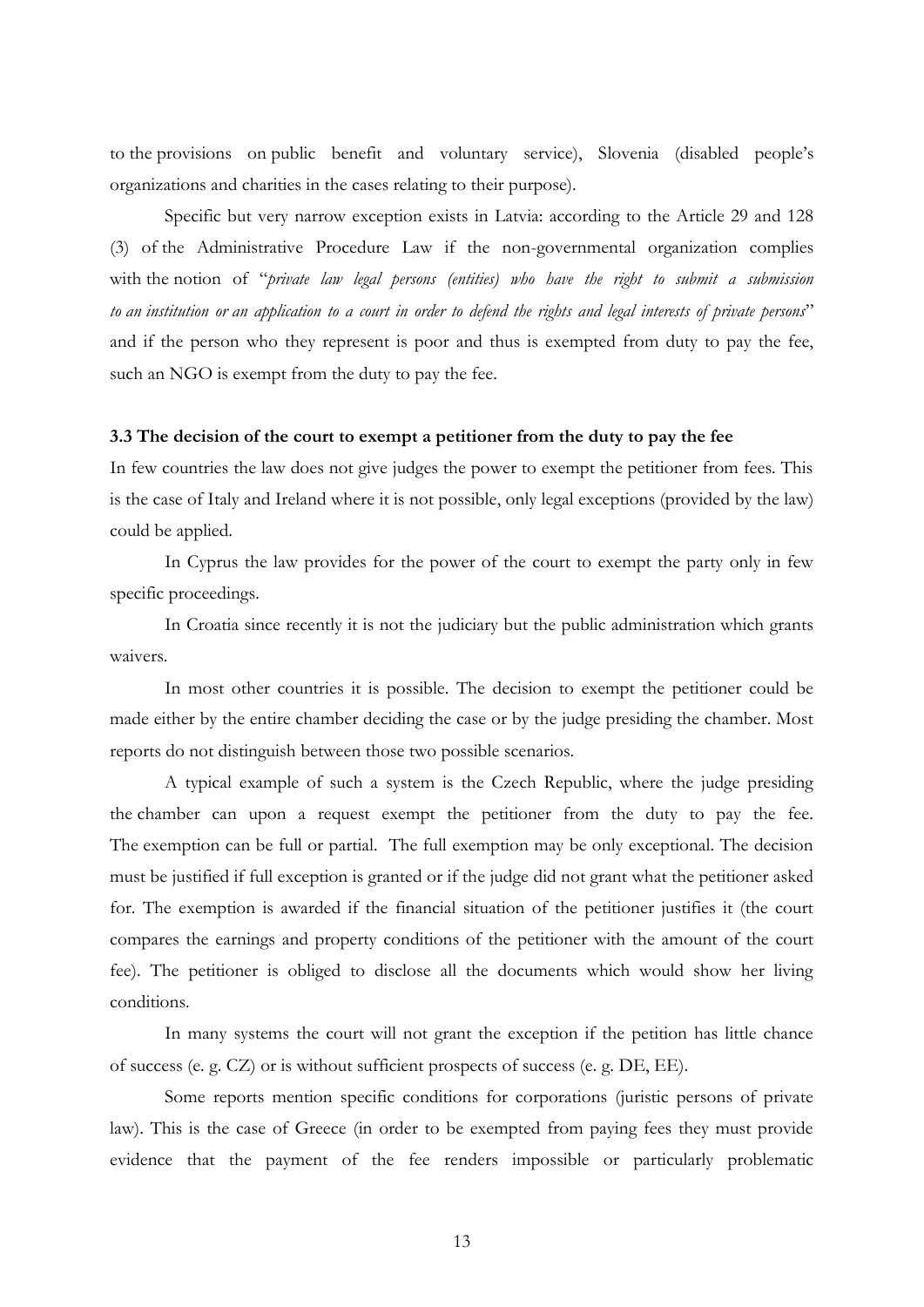the fulfillment of their constitutive goals) or Poland (such a person has to prove that it has no means to pay any costs of the proceedings – in order to grant the right of assistance in full; or no sufficient means to pay total costs of the proceedings – in order to grant the right of assistance in part). Many other legal systems do not distinguish as a matter of law between the people (natural persons) and corporations (juristic persons of private law). In Estonia juristic persons may only be exempted if their seat is located in Estonia or in another EU member state.

In Finland where the fee is payable after the decision is delivered the court could waive the fee if "imposing a court fee would be manifestly unreasonable".

It seems that most laws do allow judges sufficient leeway of discretion and do not define financial need of the petitioner in detail. It is different in the Netherlands. There the inability to pay ('*betalingsonmacht*') which is the reason for judicial exemption is governed by very high statutory thresholds:

"The net income of the applicant and his/her fiscal partner should be lower than 90 % of the maximum social welfare payment the individual is entitled to. As of January 1, 2019 an income of less than 90 % of the net income is  $\epsilon$  922,99 or less. Furthermore, the participant nor his/her partner should have any financial capital (shares, cash, claims etc.)."

#### **3.4 Refunding of the paid fee**

In Finland where the fee is payable upon the final judgment it is easier. No fee should be paid if the plaintiff wins the case. However, a court fee is charged in Finland even if a claim, appeal or petition is withdrawn.

Other questions arise in most European systems where the fee is payable upon filing a lawsuit, appeal or cassation complaint.

It seems that in case of plaintiff's victory in most systems it is the defendant who reimburses the successful plaintiff. However, in some systems it is not the case and it is the court which returns the paid fee. It is the example of Latvia or Greece. In the latter system if the plaintiff wins her case before the court. Depending on the circumstances of the case, the court has the power by law to exempt the successful applicant from the required fee with his final decision on the case.

In many systems the fee is returned if the petition is dismissed for inadmissibility or because it was delayed (e. g. CZ, EE, PL, EL). However, if the claim has been withdrawn by the claimant then the court shall return the fee decreased by some percentage (e. g. CZ, DE, LV, EE).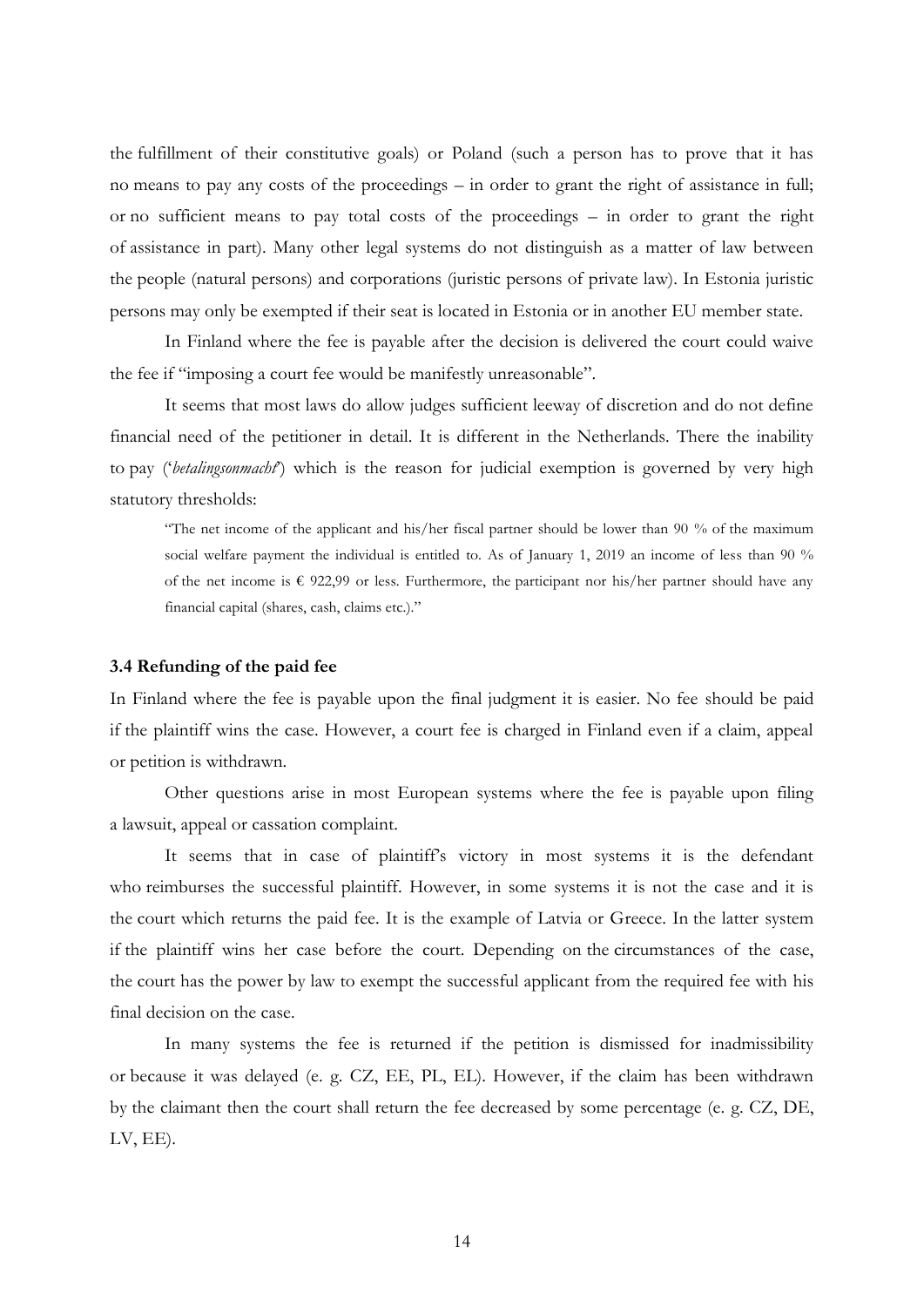A specific rule exists in the systems where the high courts use discretionary powers to select the case for review. It is the example of Norway where the fee is returned if the case has not been selected for the review.

## **3.5 The duty to be represented by a legal professional**

Mandatory legal representation is usually required only when filing cassation complaint or appeal before the high (supreme) court or the council of state (BE, CZ, SI). In France and Germany it is also the case before the court of appeal. A specific situation exists in Poland where cassation complaint shall be drafted by a legal professional but no other requirements for his or her participation exist (so the party does not need a professional during the hearing). In France, for their representation before the Council of State, the parties must use the service of a lawyer pleading in the Council of State and the 'Cour de cassation' (Procedural Appeals Court).

In most jurisdictions the petitioner is not obliged to be represented by a lawyer in any stage of proceedings (CY, EE, FI, IE, LV, LT, NO, SE, UK, NL save the tax law cases before the Supreme Court).

In contrast, albeit rarely, the legal representation is mandatory in all stages of proceedings (EL, IT, LU, ES) although some specific cases could be excluded from this requirement, such as tax law cases in Luxembourg.

#### **3.6 Free legal aid for participants**

In most jurisdictions the court can appoint an attorney. Usually it is done upon a request of a participant (e. g. CZ, CY, EE, FR, DE, LV, SI). The law could limit the right to legal aid only to people, i. e. natural persons (this is the case of EE, IT and FR where in addition to natural persons the non-profit organizations and foundations are also included).

In some jurisdiction it is the bar which appoints, thereby it is not responsibility of the court (BE, LU). Likewise, in the Netherlands it is the task of the Council for the Legal Counsel ('*Raad voor Rechtsbijstand*'). In Lithuania the State-guaranteed Legal Aid Service, a state budgetary institution, is tasked with the examination of applications of individuals and decisionmaking in relation to legal aid. In the United Kingdom the Legal Aid Agency performs the same role.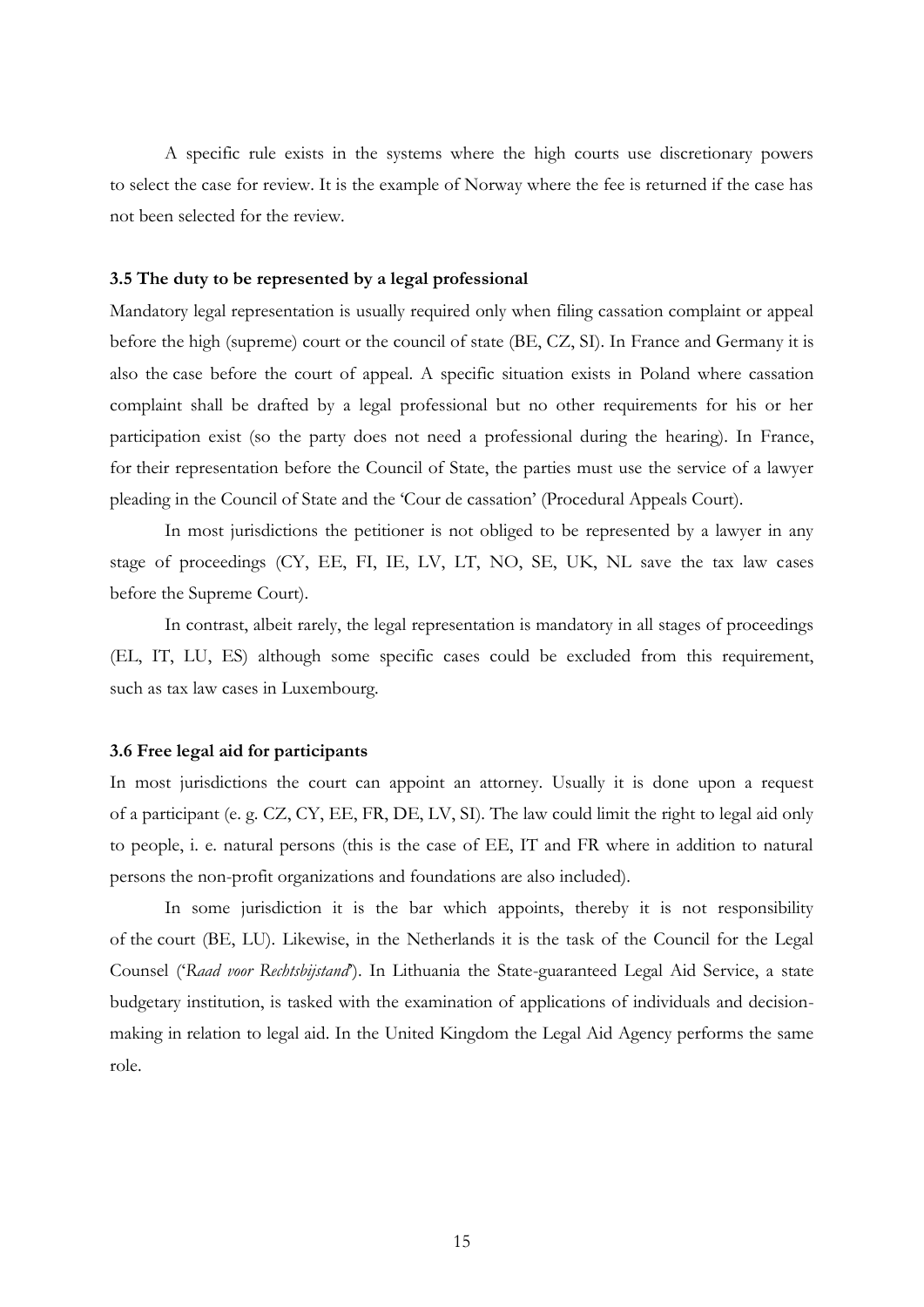#### **3.7 The forms and conditions of free legal aid**

The conditions to appoint a representative to the party are usually linked to the financial needs of the party. Thereby those conditions are (though sometimes indirectly) linked to the conditions for being exempt from the duty to pay judicial fee (CZ, EE, FI, DE, EL, IT, LV, NL, NO, SI).

Legal aid will not be given, if legal aid would be clearly pointless or if the pursuit of the matter would constitute an abuse of process (e. g. CZ, FI, SI). In Finland it is also the case if the matter is of little importance to the applicant.

In some countries the duty to pay fee is not dependent on the right to free legal aid (CY, FR).

Some jurisdictions do not allow universal right to free legal aid, but they limit it to selected proceedings only (CY).

# **4. Selection of cases by lower and higher jurisdictions**

## **4.1 Do the administrative courts have power to select cases?**

The number of the systems which provide no tools for their supreme (administrative) courts to restrict their case load is quite limited today. Although most European systems would not call it "*selection*" or "*filtering*" and would even emphasize that this procedure is rather formalized, their laws equip judges with rather flexible concepts to say with which case they would deal with in detail and which case is not worthy of any real attention.

In our questionnaires only Cyprus, Italy, Poland and Serbia stated that there are no filtering mechanisms whatsoever. Lithuanian report informs us that although the similar situation exists there as well, draft laws should change it in a foreseeable future.

A very limited selection exists in the Czech Republic, restricted only to asylum law cases (see below). Otherwise, the Czech Supreme Administrative Court deals with all cases, both of factual and legal nature, no matter how insignificant, no matter that the legal issue at stake has been adjudicated many times.

Most other jurisdictions do apply some sort of filtering or selection mechanisms, although most of them only with respect to the court of the final instance (HR, EL, BE, FR, IE, FI, SI, LV, NL). Some states apply filtering mechanisms at the appellate and supreme court levels, although as a rule the supreme courts enjoy more discretion (DE, ES, SE, NO).

It is the United Kingdom which applies filtering mechanism at all court levels. In Estonia, a very specific mechanism is also applied at all levels of administrative courts.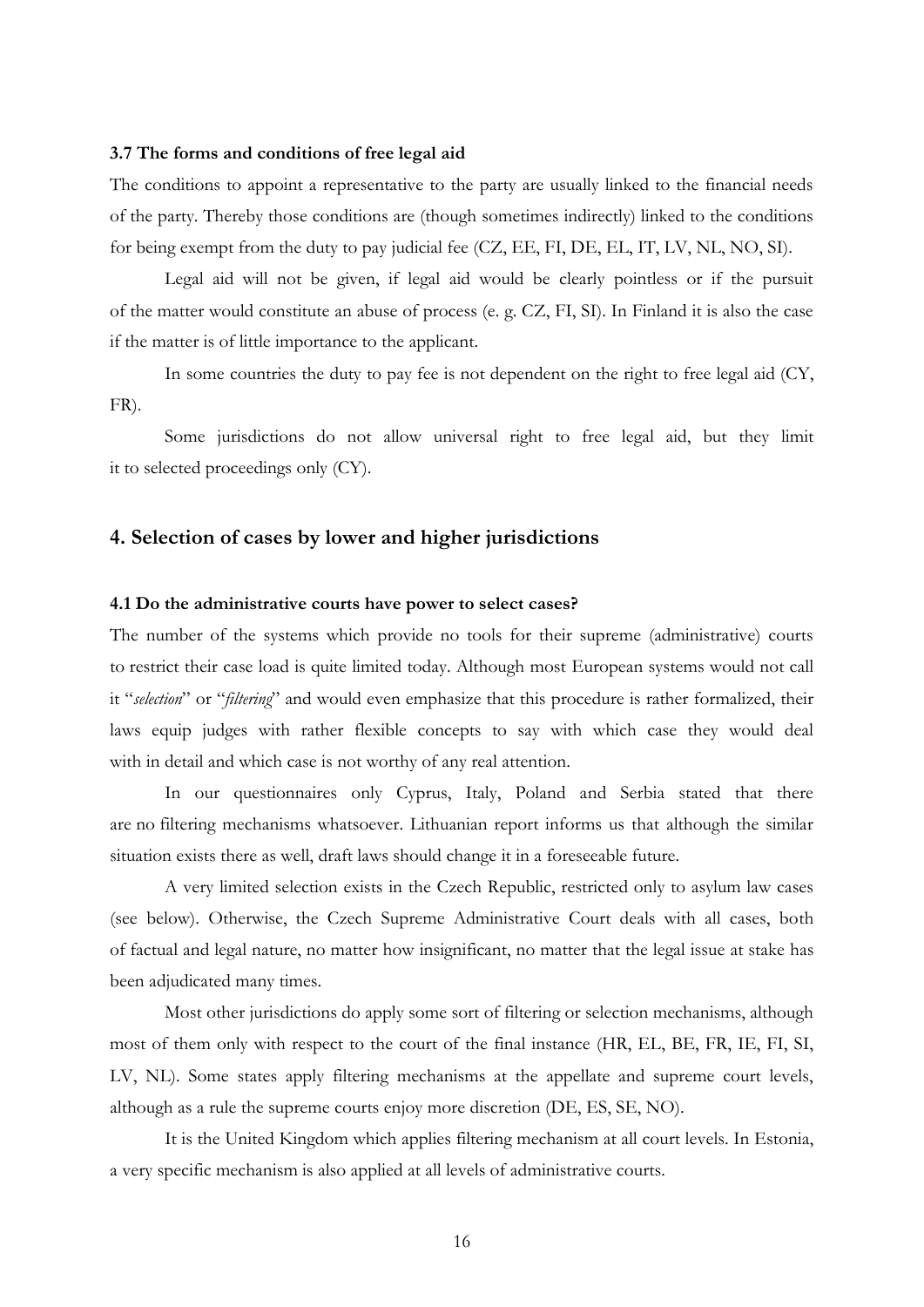#### **4.2 The conditions for select cases**

In virtually all systems where some sort of selection is applied the law provides for some criteria to say which case would go to merits. Unlike views in some reports I believe that they almost always provide for a considerable discretion by judges, although this discretion could vary dependent on the court level and the question whether its decision is subject to further appeal (or constitutional complaint in those systems where it is available).

Those criteria differ. In Belgium the arguments in cassation complaints are admissible only if they invoke an illegality "*insofar as the ground invoked by the appeal is not manifestly unfounded and that this violation is actually of such nature that can lead to the cassation of the contested decision and may have influenced the scope of the decision*".

A neighboring nation of the Netherlands applies somewhat similar rules. The law allows the Supreme Court to declare an appeal not-admissible when the grounds of cassation will evidently not lead to cassation or when a party does not have a sufficient interest in a cassation appeal. Moreover, the law allows the Supreme Court not to deal with a case when the questions of law do not serve the interest of the unity or the development of case law. The rapporteur provides an example from 2017, when in 724 tax cases a cassation complaint was made. In 272 cases, this led to a material assessment of the case, 131 cases where declared inadmissible on the basis of the former rule (the grounds of cassation will evidently not lead to cassation or when a party does not have a sufficient interest in a cassation appeal), and 321 cases where not dealt with by the Supreme Court on the basis of latter rule (the case was not interesting from the view point of the development of the case law).

The second exception in the Netherlands is the 'moderate leave system' of the Jurisdiction Division of the Council of State in asylum cases. The law permits the Council to judge that a ground of appeal will not lead to another decision than the decision that has been reached by the court of first instance, and to offer no further justification. Therefore it allows the Council of State to give an extensive justification only in those cases which have added value to the unity and development of law. In asylum cases this article serves an important purpose, since it prevents aliens to use the possibility of appeal to lengthen the procedure.

Similar logic prevails in the Czech system, which limits filtering only to asylum cases. The Czech Supreme Administrative Court would decide on merits only i) if no previous case law of the Supreme Administrative Court exists, ii) if the previous case law is inconsistent, iii) if the Court decides to change its previous case law or iv) if substantial violation of the law by the court may have an impact on the rights of complainant. In practice, the fourth reason prevails.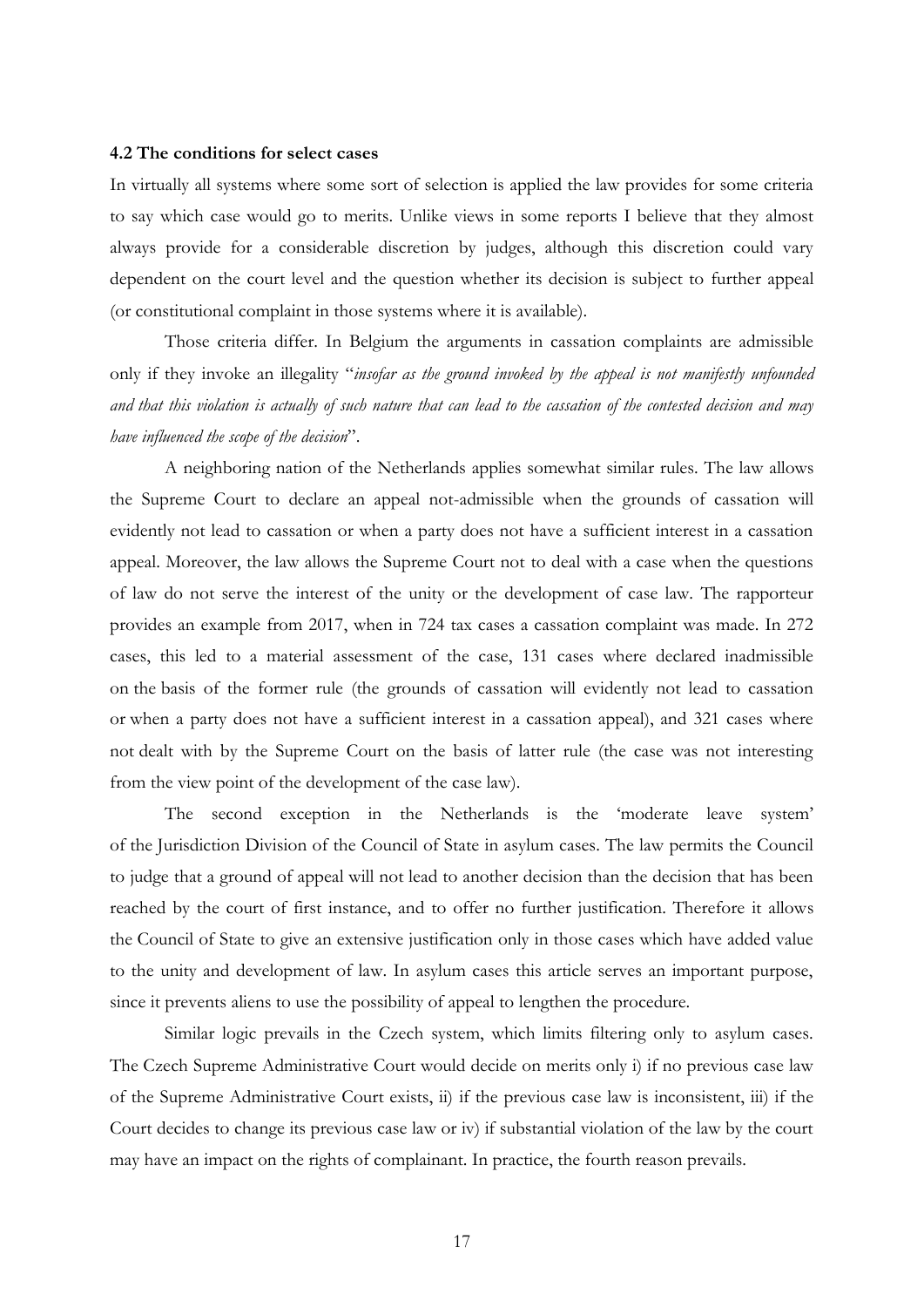Slovenian law, which does not reduce filtering only to the specific field of law, goes in the same direction. It provides, rather bluntly, that the Supreme Court of Slovenia will deal with the case only if the lower court decided the case against the case law of the Supreme Court, case law does not exist or is not uniform.

German law grants some discretion to the appellate and supreme court judges. The appellate court will deal with the case only if there are serious doubts about the correctness of the judgment, special factual or legal difficulties, fundamental significance of the case, deviation from the case law, or procedural shortcomings. The Supreme Court agenda is then limited only to legal issues, which further reduces criteria of filtering to cases of fundamental significance, deviation from the case law and procedural shortcomings.

Scandinavian supreme courts also emphasize their functions as law creators which further interpret law. For instance, in Finland leave of appeal to the Supreme Administrative Court shall be granted if: 1) with regard to the application of the act, in other similar cases, or because of the uniformity of case law, it is important to bring the matter to the Supreme Administrative Court for decision; 2) there is specific reason to bring the matter to the Supreme Administrative Court for a decision due to an obvious error in the matter; or 3) there is another important reason for granting leave.

In Norway, "*Leave can only be granted if the appeal concerns issues that are of significance beyond the scope of the current case or if it is important for other reasons that the case is decided by the Supreme Court.*" Not surprisingly, most of the appeals are not given leave. In 2018, about 15 % of the appeals of judgments in civil cases were granted leave.

A very specific discretion is enjoyed by Estonian judges at all levels. The law functions especially against fraudulent or abusive claimants. The first instance court may return the action if: 1) it is manifest that the applicant has no right of action in the matter; 2) granting the action would not achieve the aim of the action; 2.1) encroachment on the right that the action seeks to protect is a minor one and, in the circumstances, there is little probability of the action being granted; 2.2) the applicant has to a significant extent abused their right of action and encroachment on the right that the action seeks to protect is a minor one [§ 121 (2) CACP]. The Supreme Court of Estonia enjoys even wider discretion.

## **4.3 The power to select cases restricted to certain fields of law**

Selection of cases is not restricted to any certain area of law in most jurisdictions. The only exception is Finland, where currently certain subject matters are subject to the requirement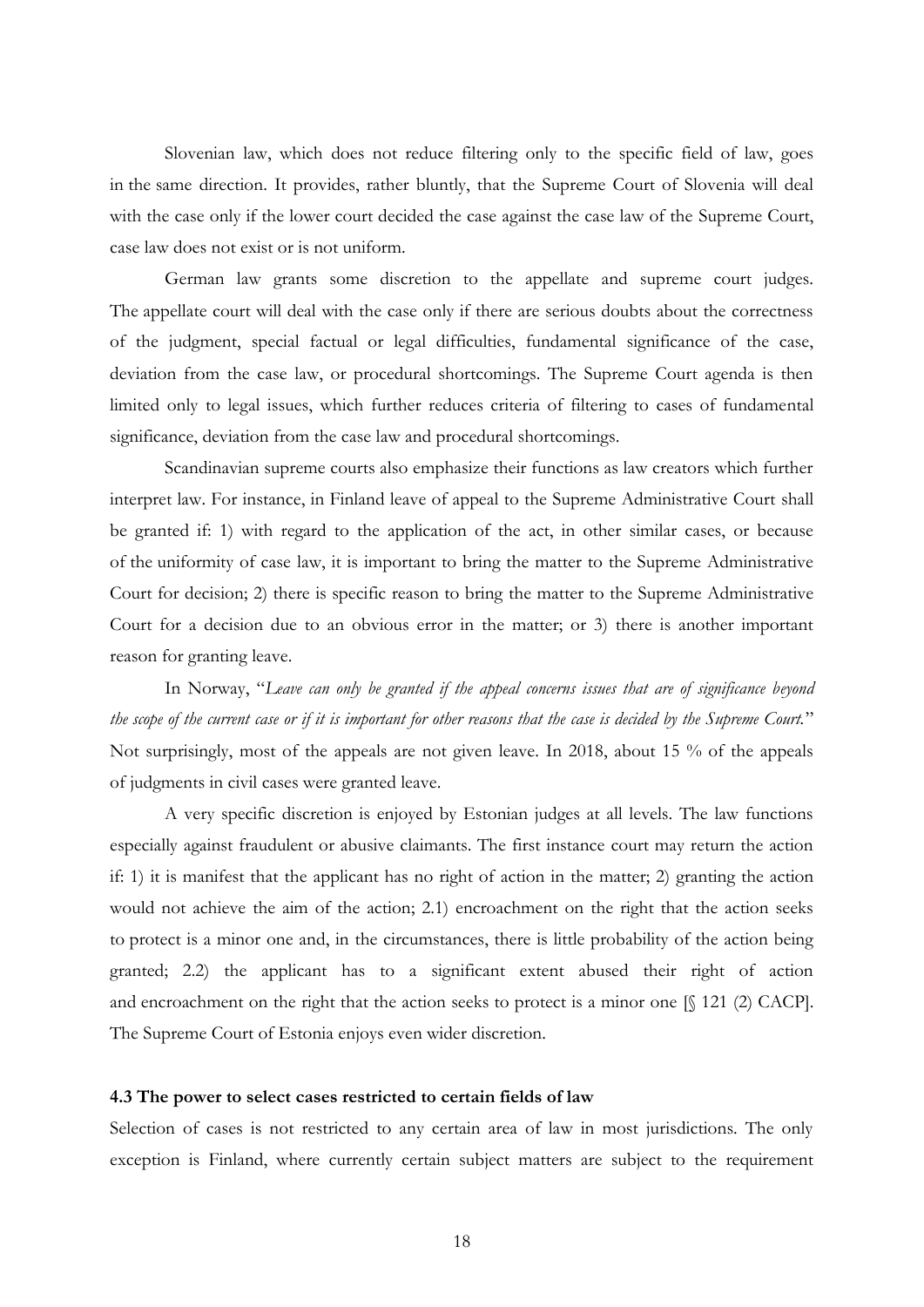of leave to appeal while others are not. A new administrative judicial procedure act will likely come into force in the year 2020, and according to the new act, the system of leave to appeal will become the rule, whereas direct appeals to the Supreme Administrative Court will become the exception.

In the Czech Republic selection mechanism is limited only to international protection (asylum) cases.

Last but not least in the Netherlands 'moderate leave systems' apply only in tax and asylum cases in the courts of the highest instance (see 4.2/ above).

## **4.4 Further procedural rules to select cases**

In most cases this is the very panel which could potentially decide the case which would select the case for the full review.

In some systems, the majority of judges suffice to reject the case (HR), in other systems unanimous decision to reject the case is needed (CZ, LV).

A rather sophisticated filtering mechanism exists in France. Since a new law of 1997 appeals have now been divided between the specialized chambers directly implementing the admission procedure. The admission phase entails three procedural alternatives, which will shape the nature of the decision arrived at:

- If the appeal is 'evidently groundless', the presiding judge in the chamber examining it will order that its admission be refused.

- If on the other hand, the appeal must in said judge's eyes be admitted, he or she will directly pronounce a decision to admit.

- If finally the presiding judge in the chamber considers that there are doubts as to whether the appeal should be admitted, the claim is initially examined by the chamber's reporting judge. If he or she pronounces in favour of admission, the chamber's presiding judge shall in most instances comply with this view and issue a decision to admit. If however the reporting judge pronounces against admission, the appeal is then examined by the court rapporteur and then in a hearing by the three-judge section that will pronounce a decision to admit or a decision to refuse admission.

## **4.5 The decision (not) to select the case**

Some systems do divide the decision to take the case for decision in merits from the final decision (HR), some systems do merge this into a single decision (CZ, FI etc.).

The decision by the supreme court not to take the case for the decision in merits is as a rule not subject to appeal.